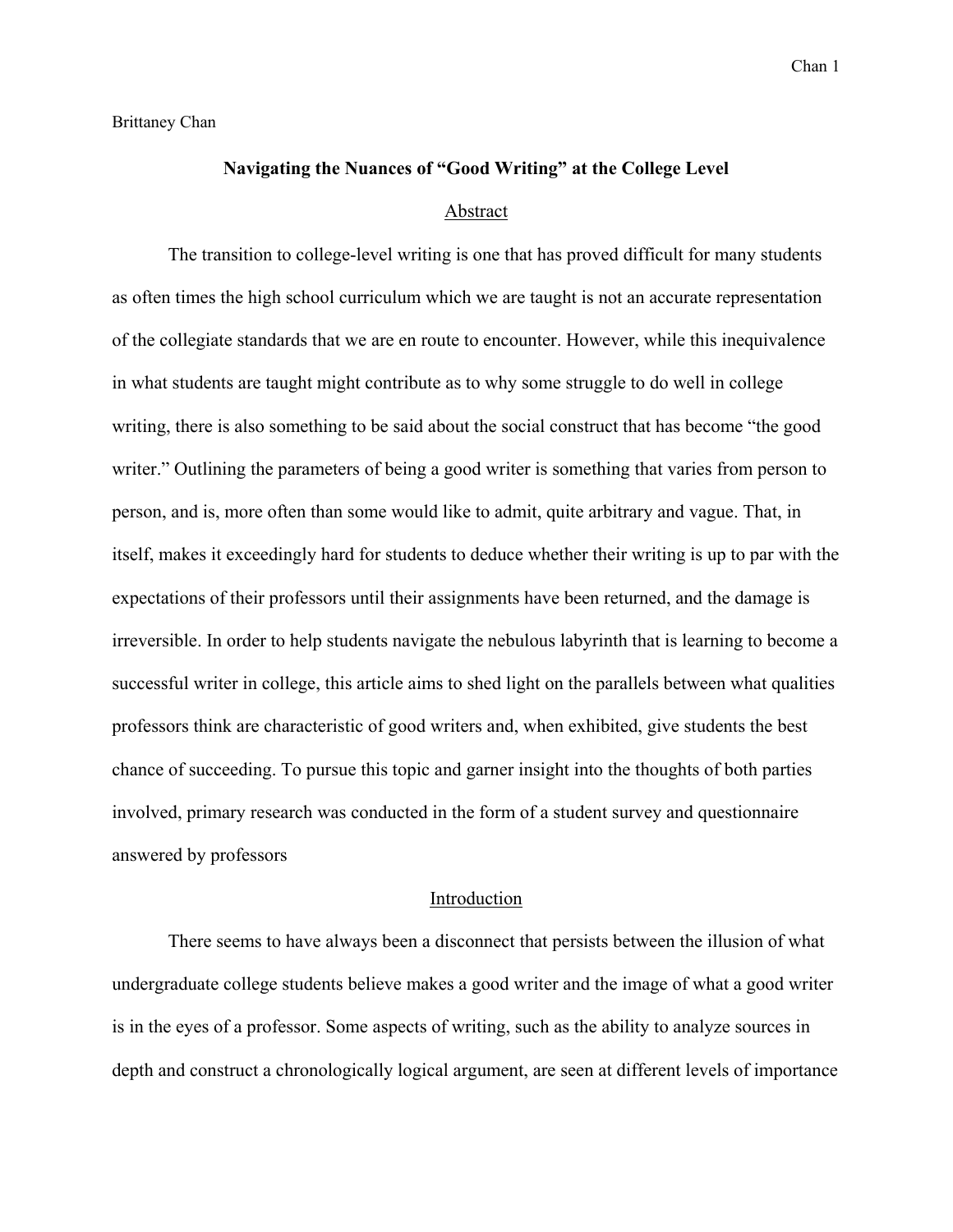between professors and their students, making the process of writing a paper geared towards the right audience more challenging. Not only that, but this disparity between pupil and professor makes it increasingly difficult for students to gauge their own writing capabilities, as the sliding scale of importance ranges from person to person in regards to different aspects of "good'' writing. Thus, one of the focuses of this article is to create a more narrowed, baseline definition that students can use to evaluate if their writing is up to par with the expectations of their teachers.

As a first-year at the University of California, Davis, and having taken a few paper-heavy classes, I can attest to the reality that writing in high school is vastly different from what writing at the college level is like. From my experience, writing in college brings out a heightened need to exhibit refinement in writing, as the audience I am writing for, mainly my professors and their teaching assistants, have a different set of expectations that they would like to see fulfilled. While I can recognize that a paper taken from when I was in high school, even a well scoring one, would get obliterated if turned in at the college level, I wouldn't be able to pinpoint exactly why it is that that paper would be low-scoring. Thus leading me to assert that advanced placement writing courses taught at the high school level are not necessarily accurate representations of what college curriculum fully encapsulates, although it is one of their main selling points.

Therefore the question that remains is, "What characteristics do professors believe make good writers?" To aid in the search for this answer, I would like to draw attention to a point that Professor Emeritus, Lynn Z. Bloom, articulates in her article "Good Enough Writing: What is Good Enough Writing, Anyway?" which states, "B-level writing is good enough to satisfy firstyear writing standards and to meet norms of acceptable writing in more advanced classes. It is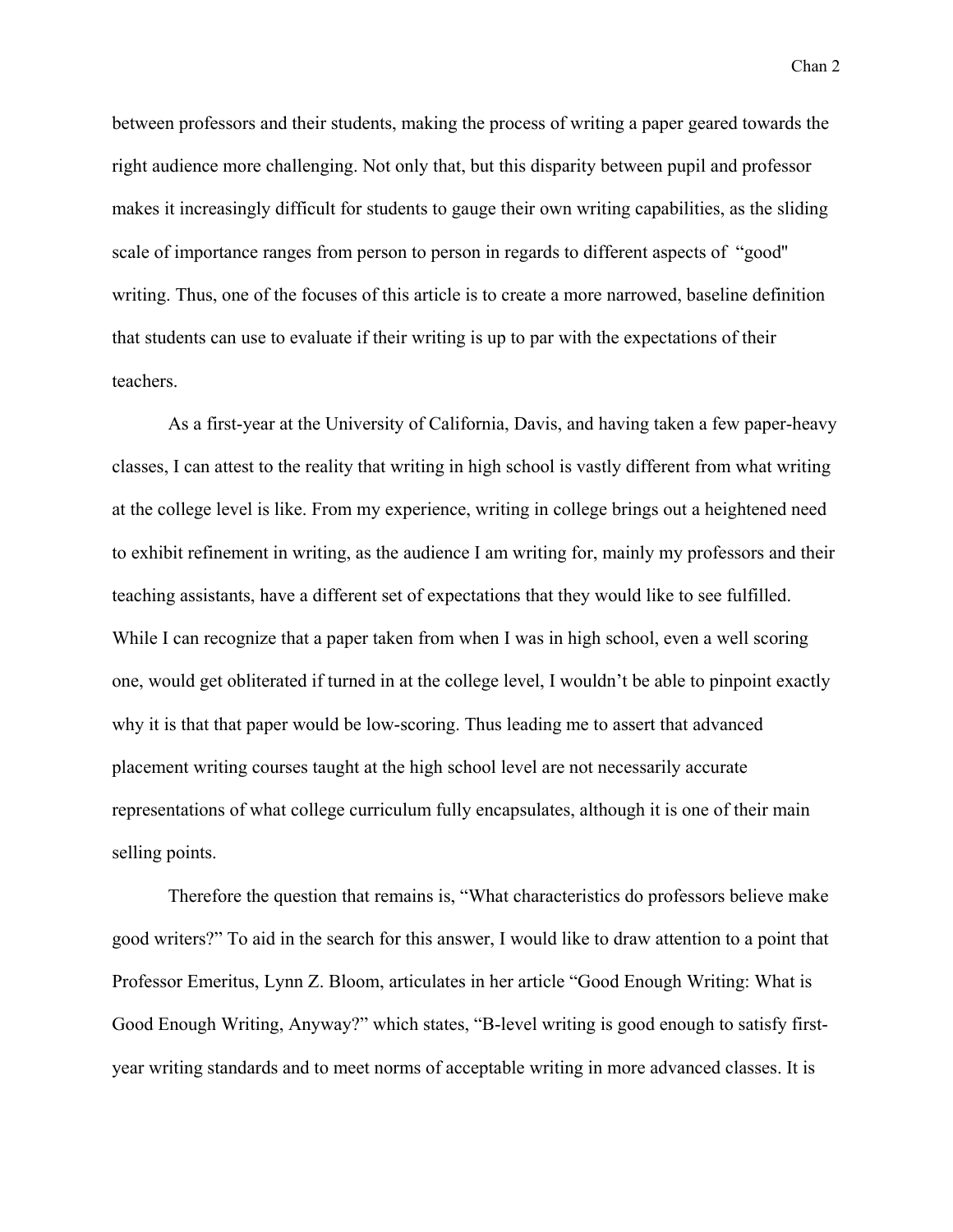thus good enough to serve as the lingua franca for writing throughout the writer's home institution, and presumably, to meet the standard for writing beyond that college-the larger community, and the student's future professional world" (Bloom 71). In this sense, Bloom suggests that college writing is seen as the standard for not only students in college, but also for individuals in the working world thus the answer to the proposed question is best sought out from the source itself: college professors.

#### Methods

The methods I utilized in order to seek information on this topic include both primary and secondary sources, which contribute to an equally weighted perspective of both professors and students on the subject. My secondary sources consist of three articles sourced from an online, peer-reviewed textbook from the UC Davis Library Database. Two of the chapters I selected from the textbook are written by a Professor Emeritus from the University of Connecticut and Purdue University respectively, while the last is authored by the Chair of the Department of English at Manchester Community College. Primary research was conducted in the form of online surveys answered by my fellow University Writing Program (UWP1Y) classmates and interview questions that I emailed out to two of my professors who teach classes in which writing is integrated as an important part of the curriculum.

When looking for secondary sources, I focused my search by looking through articles written by active or retired college professors as well as those closely associated with the writing program at their specific collegiate educational institute. It was important to me that some of the articles contained personal experiences that professors shared with students of their own as the topic of this research article pertains to the working understanding between both parties as it relates to successful writing at the college level. When surveying my peers, I focused on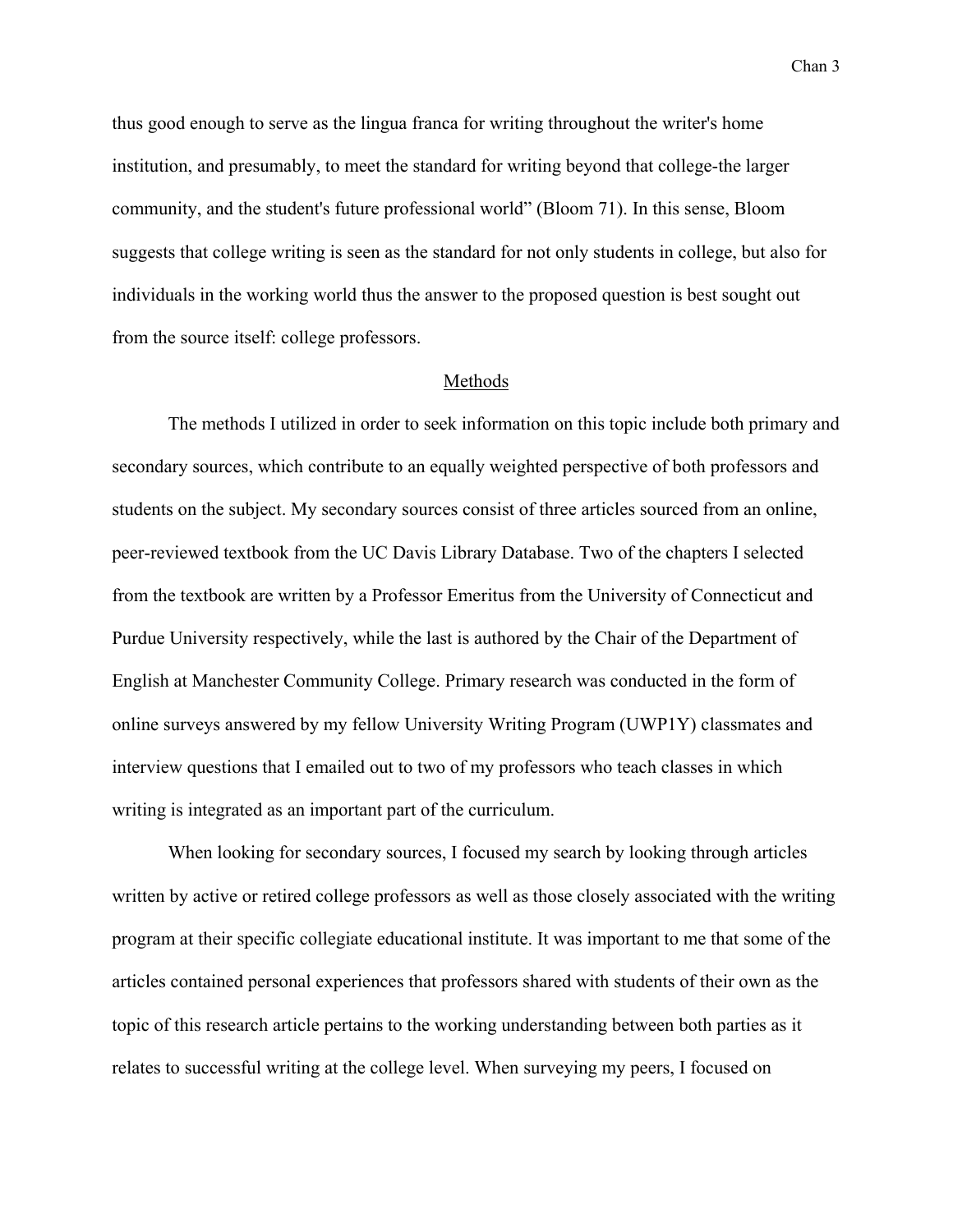questions that would give me a clearer understanding of what characteristics students thought made successful college-level writers. I asked a group of students to evaluate statements like "It is important for college-level writers to understand their audience" and "It is important for college-level writers to be able to write across multiple genres of writing" on a sliding scale that ranged from strongly agree to strongly disagree. Professors received questionnaires with five short answer questions such as "Why do you think some students struggle with writing at the college level?" and "Do you think your depiction of a good college-level writer matches your students' rendering of a good college-level writer?" In its entirety, the primary and secondary research performed for this article served as an avenue for gaining a more thorough understanding of both parties attitudes towards the subject of "good" college-level writing.

### Discussion of Findings

After reviewing the student responses to the survey, it became apparent to me that, for college students, the image of a "good" writer cannot be done justice with a simple definition that loosely ties together what appears to be a multifaceted construct, contrary to what some would like us to believe. When asked the question: "What qualities do you think make a good writer?" students responded with a variety of answers, some of which showed parallels, but in their entirety highlighted just how diverse a person's perception on what "good" writing is exactly. One student response reads that good writers are sufficient at, "Getting the point across, addressing audience, having credible evidence, and being able to express themselves clearly," while another states, "Flow, organization, and grammar." When compared, these starkly different responses to a question that one might think should produce similar answers suggests that good writing, as we know it, is not as blatant as a mathematical formula. In her article, "What Does the Instructor Want? The View from the Writing Center," Professor Emeritus Muriel Harris of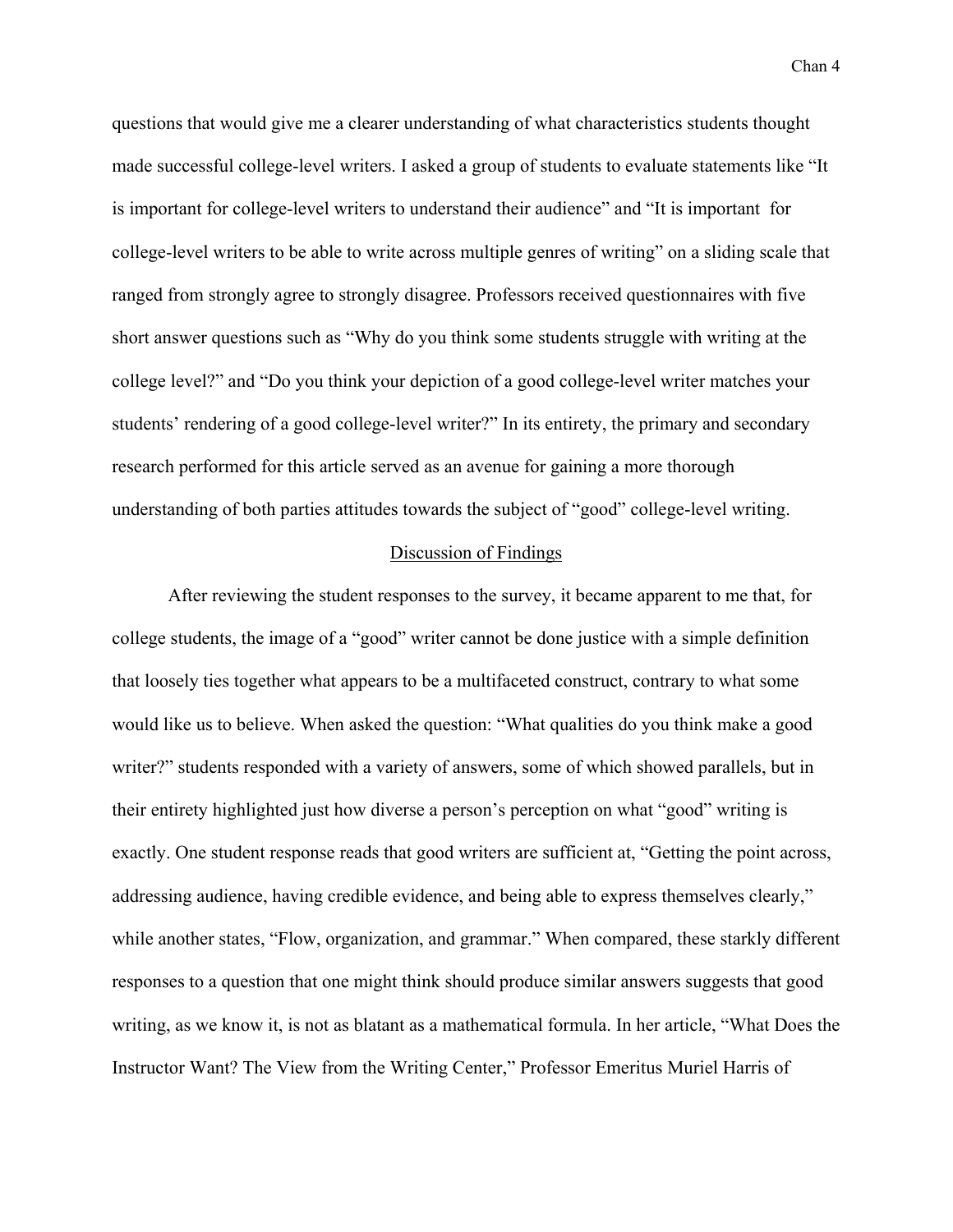Purdue University states, "When I first confronted the question posed by the editors of this volume, "What is college-level writing?" my initial response was a desperate desire to evade answering. Then a feeling of utter helplessness set in when pondering a question much like one of those all-encompassing questions we used to debate over endless mugs of coffee in college coffee houses. Everyone in those discussions had different answers on different days to the same question" (Harris 121). Here, Harris further attests to the claim that good writing has multiple different meanings depending on the person, lending her expertise to show that good collegelevel writing is a vague ideal in itself and thus a difficult concept for students to fully grasp.

Student responses to the survey also revealed a lack of confidence in being able to find parallels between their depictions of what good writers are and what image of a good writer their professors perpetuate. Therein lies a monumental problem in the social dynamic between college students and their professors, ironic considering clarity in writing and communication are so heavily stressed in higher levels of education. One of the most interesting observations I found while reading through responses revolves around the question: "Do you think your image of a good writer matches that of your professors?" The purpose of including this question was to see if the disparity between the manifestations of student versus professor might still be a barrier that impedes students from succeeding in writing at the college-level. One student's response, "I am not quite sure, but I do believe that the individual's definitions are different, so there might be an individual difference. I also do think that professors have worked in their field for such a long time, so their expectation may be higher than how I think of it," depicts the struggle that students face when self-evaluating the quality of their writing.

Whilst going through the professor questionnaire responses, it became apparent to me that although a university might have a specialized curriculum set in place for writing courses, as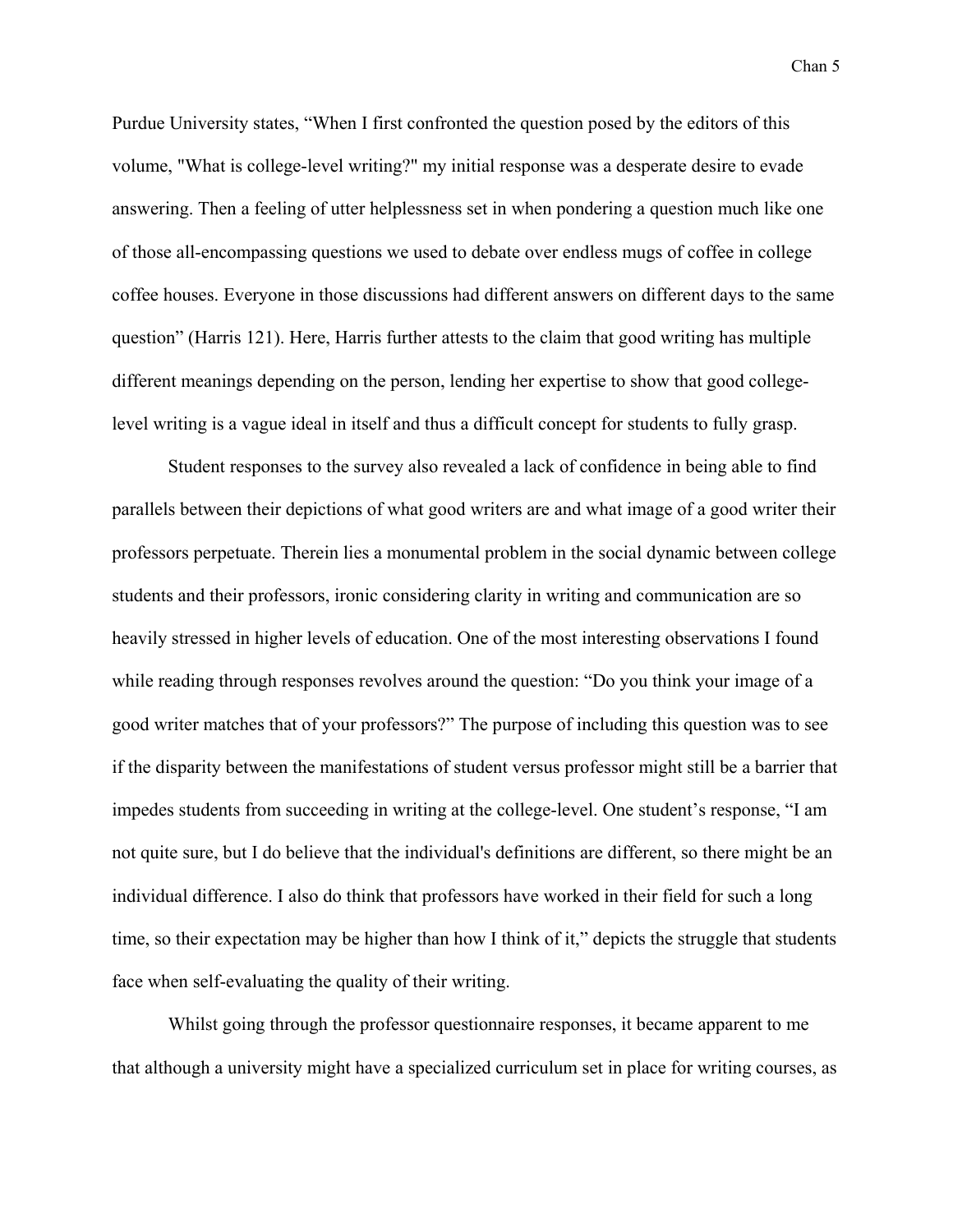classes begin to deviate from strictly writing based into more of a blend with other disciplines, such as history or arts and humanities, the standards seem to exhibit more flexibility, which allows the definition of a "good" writer to be metamorphosed into one that fits the course description. In Chapter 21 of *What is "College-Level" Writing?* titled "College-Level Writing: A Departmental Perspective" James M. Gentile, Chair of the Department of English at Manchester Community College, articulates that, "As a department chair, I continually address these multiple definitions of college-level writing. Many of these definitions are not necessarily inconsistent with but instead are only a part of our departmental understanding of such writing… And yet, experience tells me that any established standard of the college level is difficult to realize even at the departmental level" (Gentile 316). In this sense, Gentile accurately describes an issue, commonly faced by college students, whose roots stem from the inability to produce a working definition of adequate writing that works for all courses across the educational spectrum.

The first professor I interviewed was Dr. Dan Melzer, who serves as the head of First Year Composition here at University of California, Davis. When asked to respond to the question, "Why do you think some students struggle with writing at the college level?" Profesor Melzer points to the issue that some college students struggles in writing stem from poor teaching, stating, "The most common reason that students struggle with college-level writing is because of poor teaching. Most teachers have no training in how to teach writing, so their assignments can be confusing or overwhelming, and they might not build in a process for drafting and revising and giving feedback, and when they do give feedback it might be confusing or not very helpful. Another factor in why students struggle is inequity. Some students have gone to privileged high schools, and some students have gone to high schools that are underresourced." Here, Professor Melzer presents the argument that perhaps students who struggle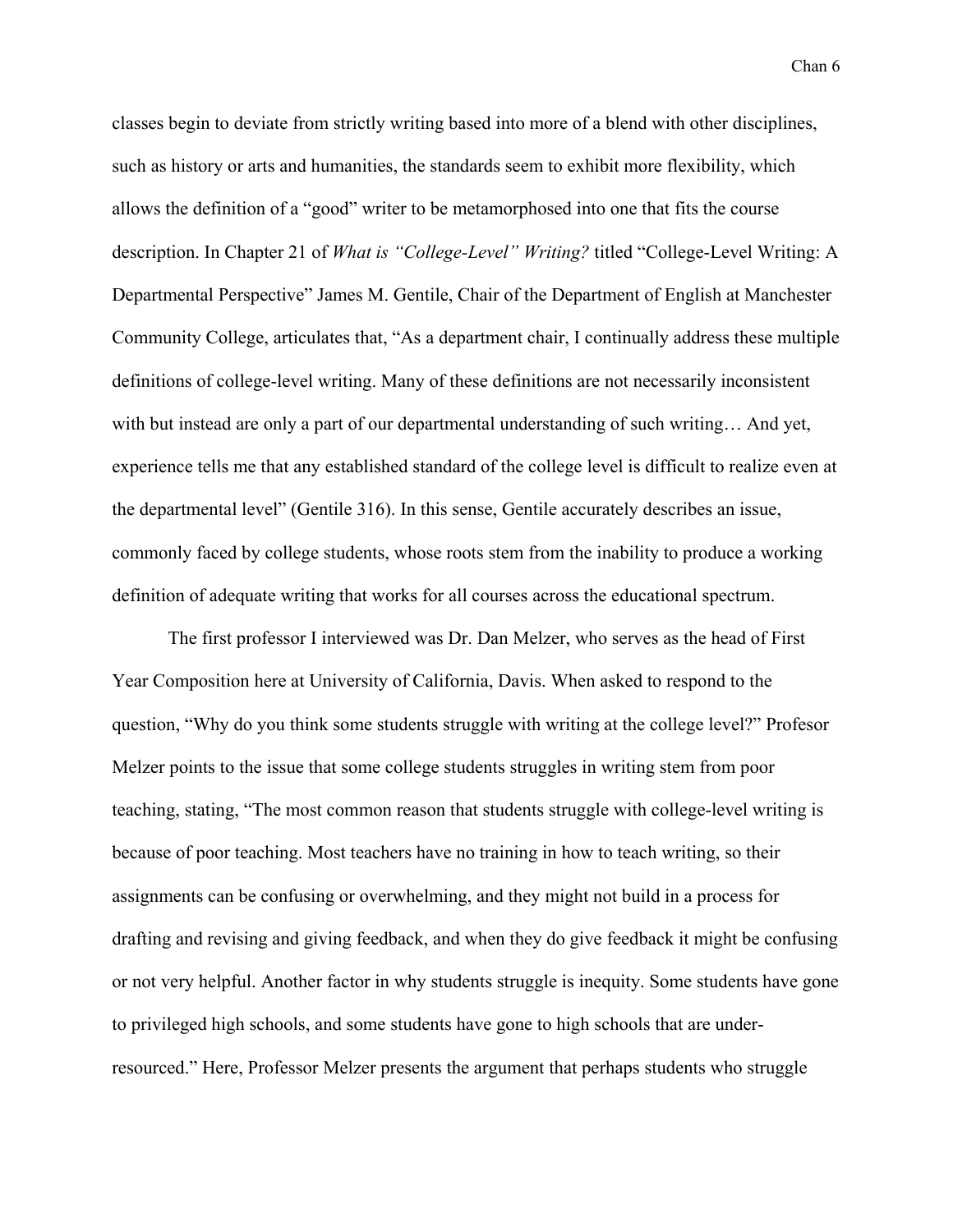with writing are put at a disadvantage since before even stepping foot on a college campus, due to the disparity in the quality of education they receive prior to coming to college. Therefore, the preconceived notion that most students have, that good writers are simply born that way, becomes more of a myth than a principle of life.

The next professor I interviewed was Dr. Adam Zientek, a professor in the Department of History at UC Davis. One of the main goals for this article was to try and untangle the complex issue of what being a good writer in college means, and to do so, an important aspect to consider is why college students struggle with writing at the college level in the first place. When presented with this question in the questionnaire, Professor Zientek replied, "I believe that students struggle, in general, in one of two ways. Both are based on misconceptions about what they believe professors 'look for' in essays, which lead students to do what they *think* we want them to do. On the one hand, some students misunderstand what professors mean when we ask for "original" arguments in papers. 'Original' does not mean an argument that nobody has ever thought of before, or a brilliant new interpretation of a text. 'Original' means putting the ideas from class together in a compelling and clear way that is of your own design." In this sense, Professor Zientek makes the argument that a part of the reason why students struggle with college-writing is because they misinterpret things that the prompt asks them to do, thus supporting my previous argument that the disparity in understanding between student and teacher plays a significant role in hindering the success of college students. However, to combat this problem, both Professor Melzer and Professor Zientek stress in their responses to the question, "What can students do to become successful college level writers?" that writing is a process that takes time, effort, and a willingness to continue to revise until the desired product is achieved.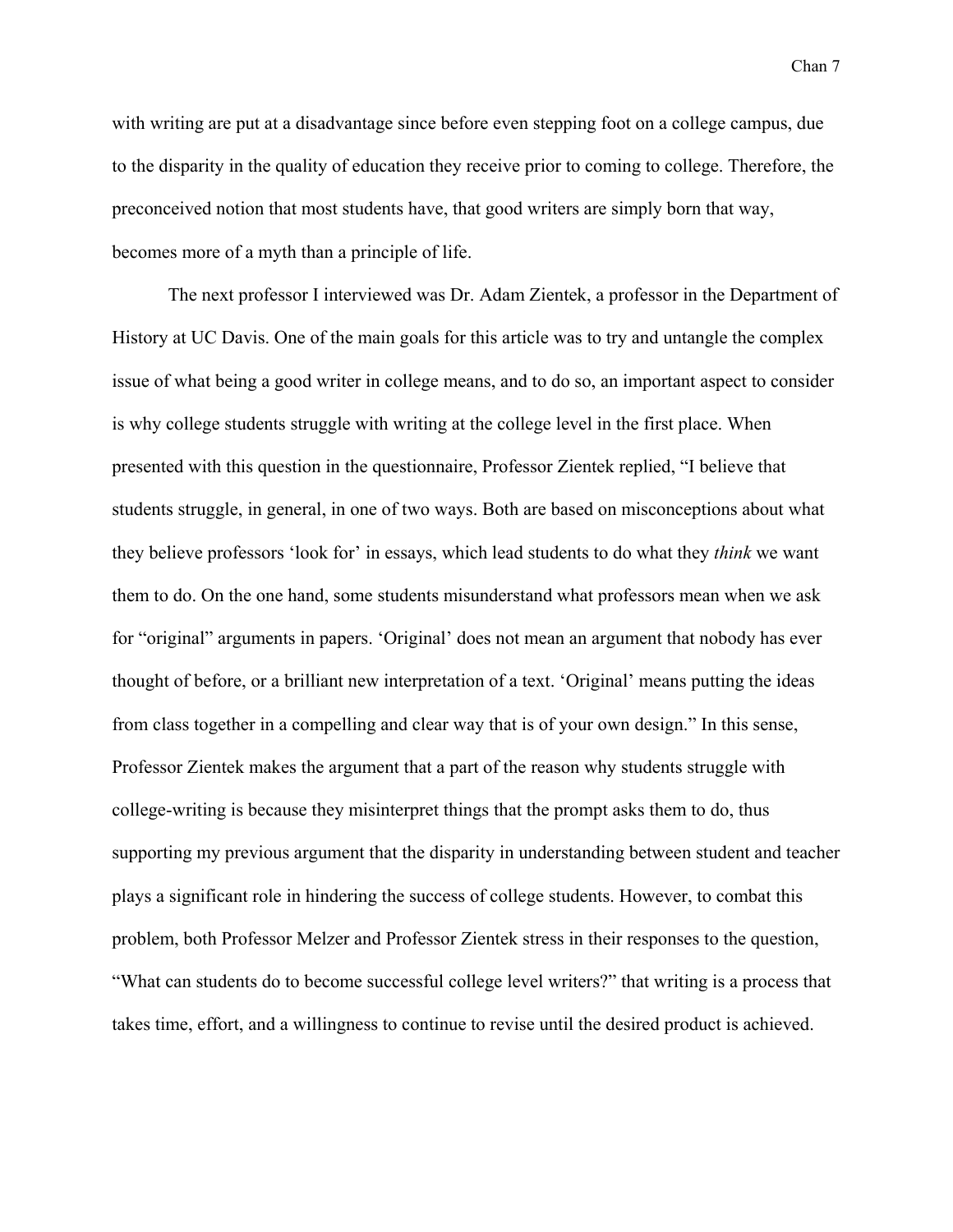## Conclusion

The results of my research show that while it remains a nearly impossible task to set concrete guidelines as to what a "good writer" is exactly, there are steps that students can take to condition themselves into harboring characteristics of advanced, experienced writers at the college level. First, students need to realize that writing is an ongoing process. "Good writers" revisit their work multiple times through the creation of multiple drafts and are not afraid of revision or restructuring when they see fit. They are able to be open with their writing and seek out feedback from their peers, TAs, or their university's Writing Center in order to get multiple perspectives on their writing, showing a want to succeed and grow as a writer. Writing is a discipline that is ever evolving and changing shape.

As many of us are aware, writing takes on different forms and expectations as we move across disciplines. However, at its core, writing at the college-level requires more from students than the standard we were used to coming from high school. As Professor Zientek puts it, "Good writers go through three stages. First, they think writing is very hard. Then, they think writing is very easy. Finally, they understand that writing is much harder than they thought before, and that if it comes easy, it needs work. Standard college writers between the first and second stage they understand how to structure an argument around a thesis and use evidence to advance that argument. Good college writers are between the second and third stage—they pay attention to what words they use, and they try to use the right words to express their meaning. In other words, good college writers are aware that they are writing, not just thinking, and so are disciplined and self-aware. They struggle to make their language organized, clear, and terse. This takes editing and rewriting, not just proofreading."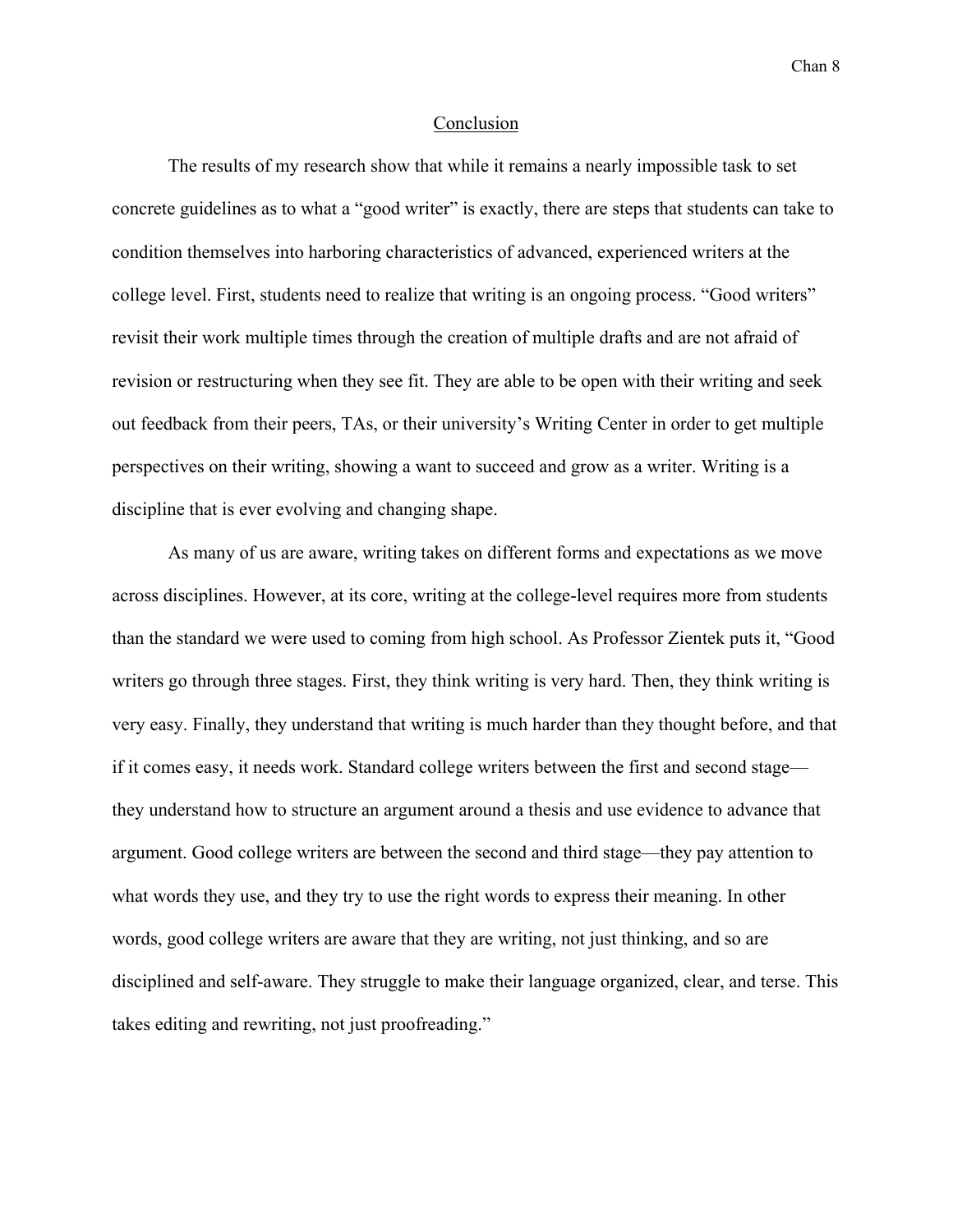In its entirety, becoming a "good writer" is something that comes with improving upon your own personal writing style and understanding who your audience is. "Good writers" seem to me to be people who are never satisfied with their work. They are always hungry to make improvements and keen on seeing to the betterment of their methodologies which translates into their work.